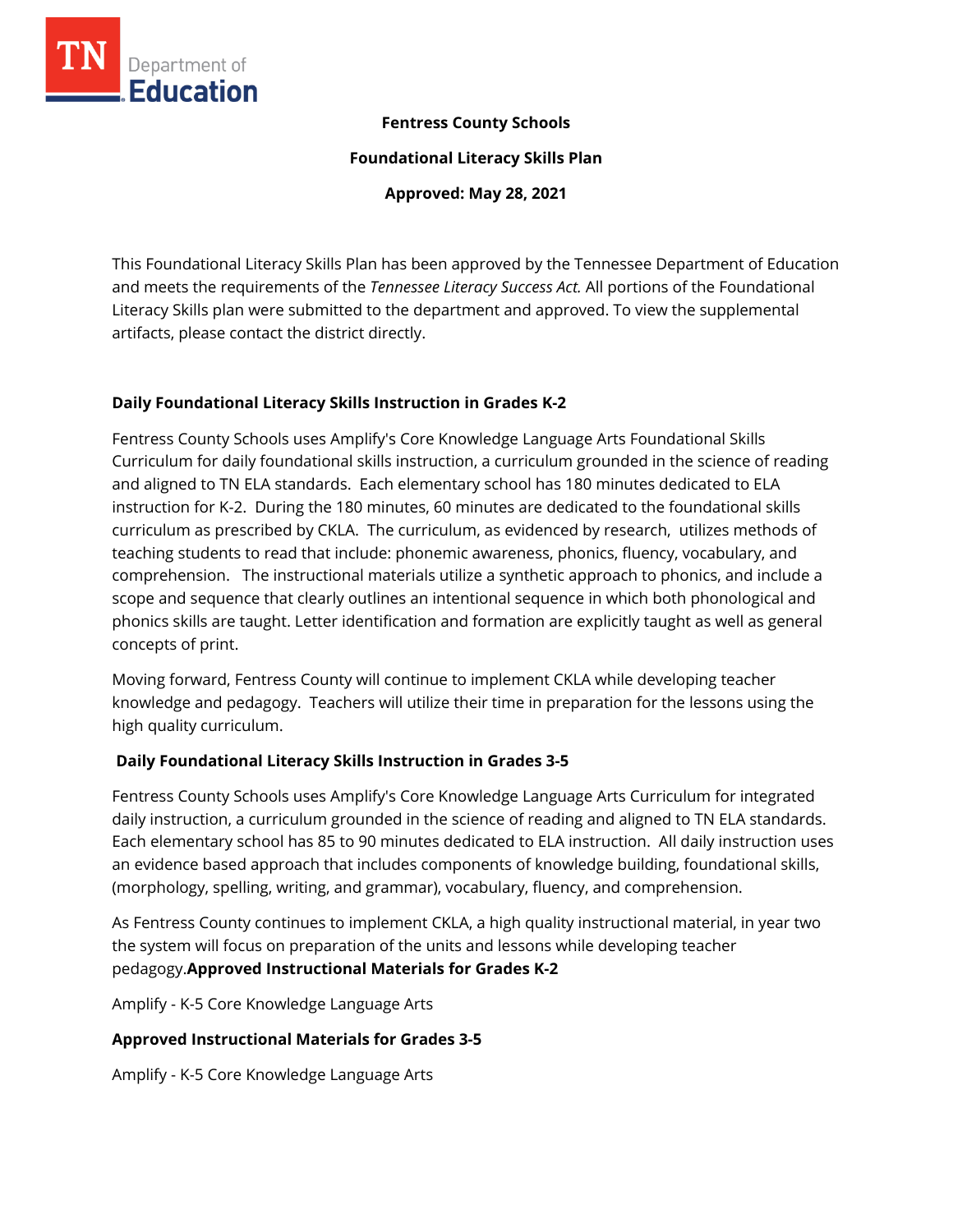Department of **Education** 

# **Universal Reading Screener for Grades K-5. This screener complies with RTI<sup>2</sup>and Say Dyslexia requirements.**

Currently the system uses NWEA MAP as its universal screener. In addition the system utilizes easyCBM. When the state releases the universal screener, the system plans to transition to using it.

### **Intervention Structure and Supports**

Fentress County Schools utilizes universal screening data as well as student classroom performance, TCAP results, and teacher observation data to determine placement, intensity, and scheduling of students into Tier III, Tier II, Remediation, or Enrichment. Students who are placed in Tier III receive the most intense intervention daily for 45-60 minutes and are progress monitored weekly. Students who are placed in Tier II receive intervention daily for at least 30 minutes and are progress monitored every other week. The universal screener and diagnostic assessment will determine the specific deficit the student will be provided support and progress monitored on. Students receiving Tier II or Tier III intervention will be provided a focused intervention on Basic Reading, Reading Comprehension or Reading Fluency. RTI Data Team Meetings will be conducted every 4.5 weeks to evaluate student progress and either continue the intervention, change the intervention, or change Tier placement.

### **Parent Notification Plan/Home Literacy Reports**

Fentress County Schools notifies parents in grades K-5 if their child is "at-risk" for or has a significant reading deficiency. Teachers use MAP scores below 30th percentile, classroom data, and survey level assessments collected after district schools complete the fall universal screening. Students' scores are communicated in parent-friendly language that provides a clear explanation of student skill gaps and student needs. The parents are told what intervention their student will receive and the amount of time each day the student will receive services. The importance of students being able to read proficiently by the end of 3rd grade is communicated with parents. The district defines how students are assessed and parents are notified of their child's progress, or lack of progress, after the first 4 ½ week data team meetings. In the parent notifications/communication, data teams note the intervention(s) and any changes being made if the child is not showing sufficient progress as evidenced by progress monitoring and universal screening data as well as recommended free activities that will support students in the area of deficit. These communications go out to parents with students in grades K-3 three times annually and are shared in grades 4 and 5 annually.

#### **Professional Development Plan**

All Pre-K-5th grade teachers, as well as SPED, ESL, Instructional Coaches and Administrators will be participating in the Reading 360 Early Literacy Training developed by the Tennessee department of Education. For the summer and fall of 2021, the system's plan for professional development for all PreK- 5th grade teachers includes:

Week 1 Early Literacy Training Series during May and June. This will be asynchronous and focus on foundational skills reading development. Participating educators will be required to submit completion of training prior to week 2 training.